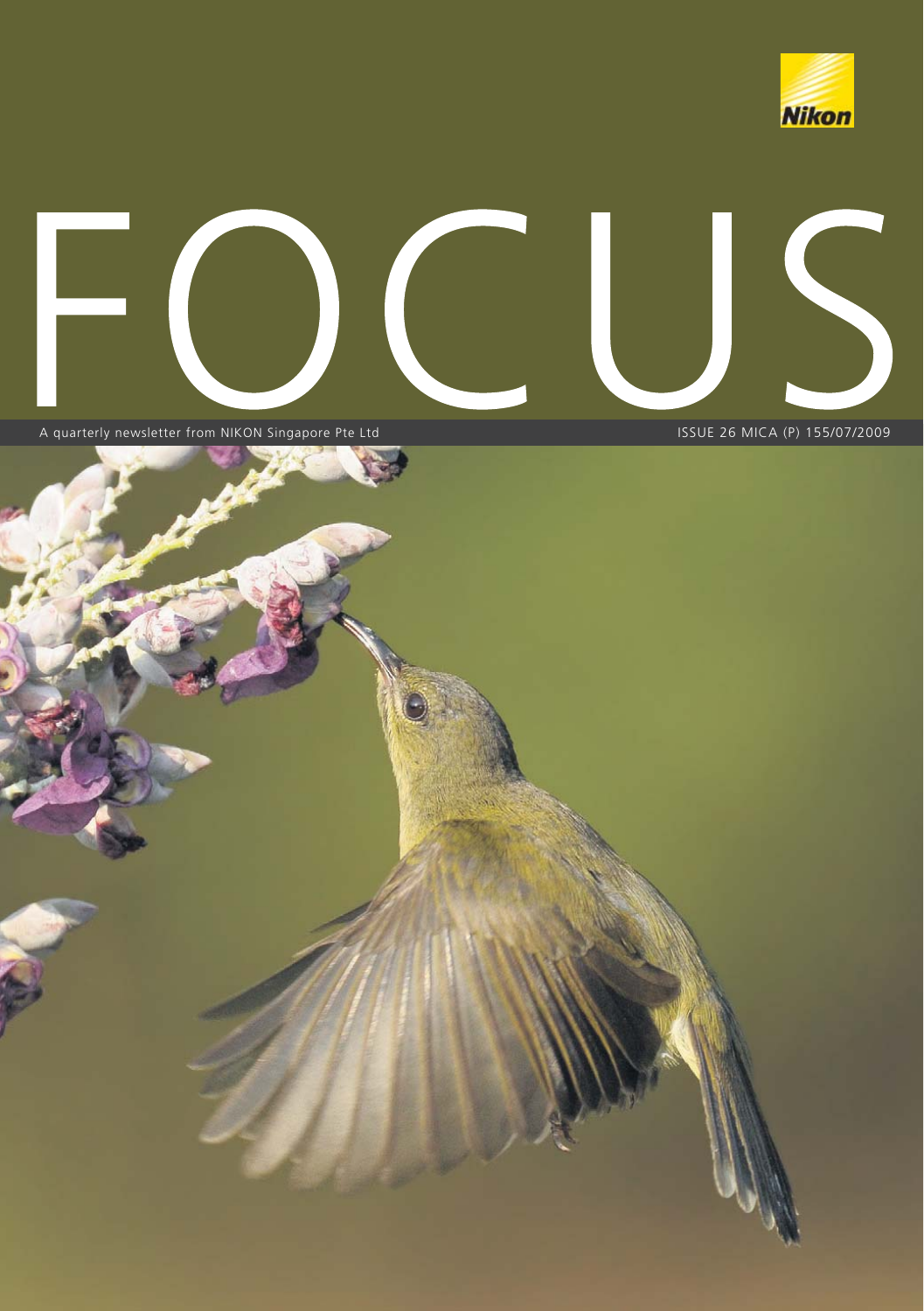## PORTFOLIO Con Foley



I have been in the semiconductor industry for many years, and continue to consult in the industry while spending more and more time with photography. I am also a past president of Nature Photographic Society (Singapore).

Having grown up on a farm in rural Illinois, I have enjoyed nature all my life. My first serious camera was a Nikkormat with four lenses over thirty years ago. Work intervened and my camera was sidelined, but moved with me to Singapore twenty five years ago.

With the advent of digital cameras, I felt a desire to get back into photography. Sadly my original Nikkormat kit was lost to fungus, so I started over with a D70, then a D200 and the D2x. In America I had been interested mainly in scenery and landscapes, but in Singapore the colorful tropical birds caught my attention.

When the D3 appeared, I recognized an opportunity to capture fleeting moments of nature that simply couldn't be captured as well before. While much of the attention of the D3 was focused on shooting in low light, the low noise at high ISO also offers opportunities to shoot at very high shutter speeds in daylight.

With the launch of the D3s, Nikon has taken high ISO performance to a new level allowing me even more creative freedom. I have complete confidence that I can use almost any ISO setting and the camera will deliver. Autofocus has also been noticeably improved, and the deep buffer is a big help when shooting action sequences.



High speed natural light photography has become my passion, as most of the following photos illustrate. I also enjoy freezing action with flash. This collection of photos has taken hundreds of hours to capture and all but the swiftlets were taken in Singapore.

Here in the tropics under frequently cloudy skies and deep inside the rainforest, the D3s shines like no other camera. And if you have any interest in capturing action the D3s should be at the top of your list.

**Purple-throated Sunbird (male) feedling on Yellow Saraca tree** D3, AF-S VR 300MM F2.8G IF ED , TC-17 EII, 1/1600 sec - F/4.8, ISO 1600, Aperture Priority, Matrix Metering, Tripod, Single Point Autofocus, SB800 at -2EV

> http://mindytan.com cfoley@pacific.net.sghttp://www.pbase.com/con\_foley/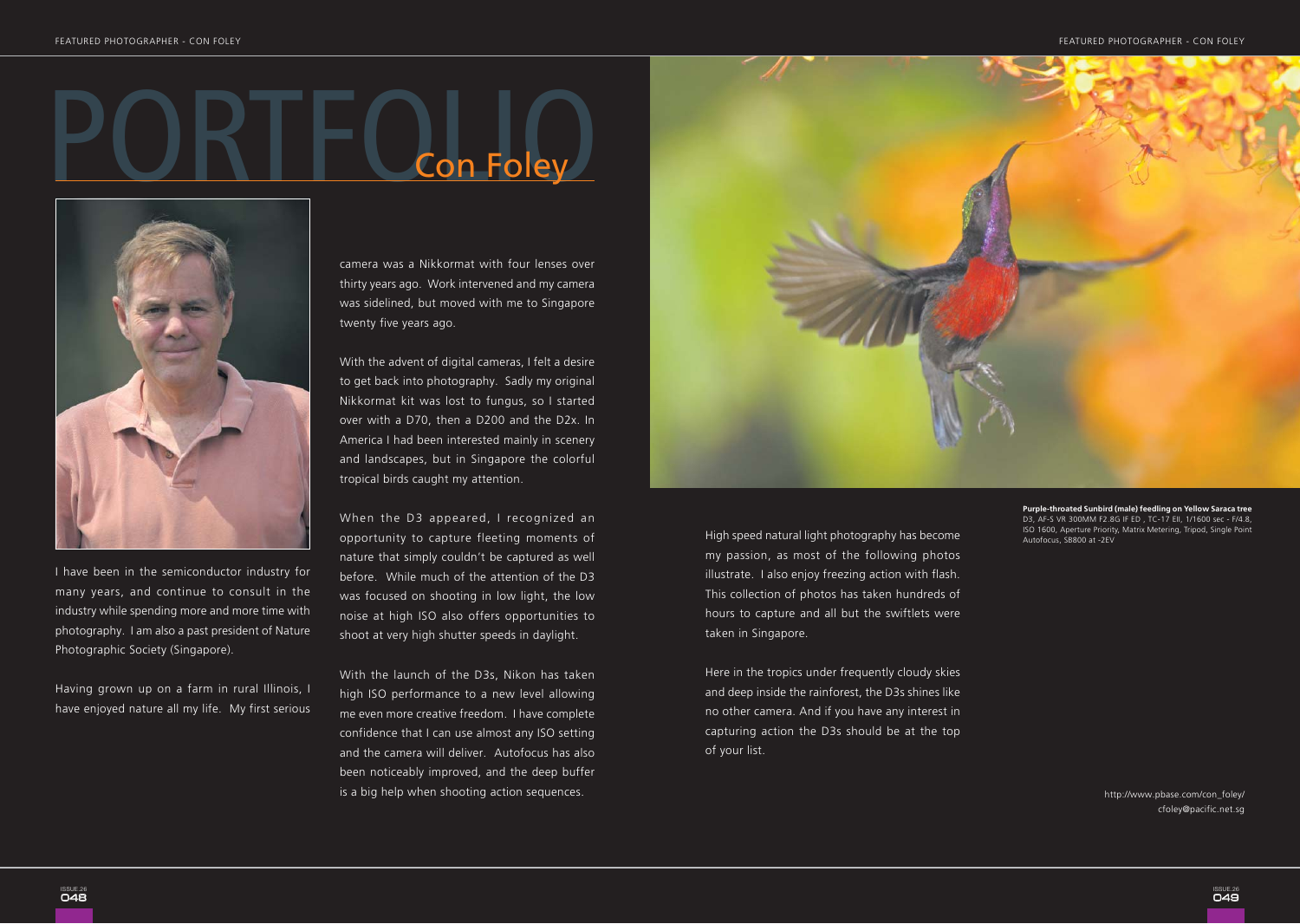**Blue-tailed Bee-eater sliding into the nest**<br>D3, AF-S VR 300MM F2.8G IF ED, 1/2500 sec - F/10, ISO 3200, Aperture Priority,<br>Matrix Metering, Tripod, Pre-focus, Radio Trigger. A montage of frame 1 and frame 3.





**Baya Weaver (male) bringing food to the nest**<br>D3, AF-S VR 300MM F2.8G IF ED, TC-17 EII, 1/5000 sec - F/8, ISO2500,<br>Aperture Priority, Matrix Metering, Tripod, Pre-focus, Radio Trigger



**Olive-backed Sunbird (male) mating display** D3s, AF-S VR 600MM/f4G IF ED, 1/1600 sec - F/5.6, ISO 3200, Aperture Priority, Matrix Metering, Tripod, Single Point Autofocus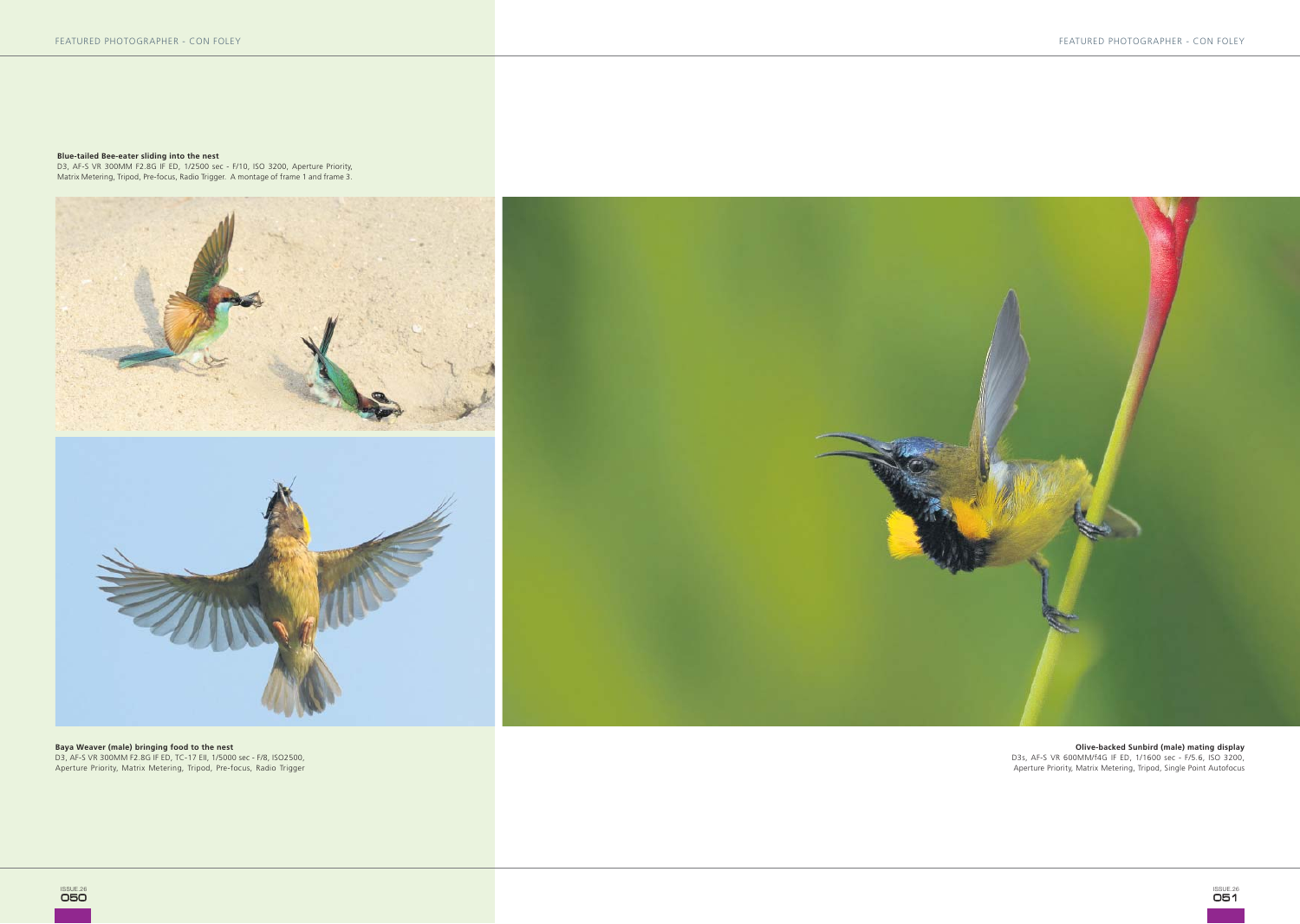**Zitting Cisticola bringing food to the nest** D3, AF-S VR 300MM F2.8G IF ED, TC-20 EII, 1/2000 sec - F/14, ISO 3200, Aperture Priority, Matrix Metering, Tripod, Pre-focus, Audio Trigger





**Oriental Dwarf Kingfisher taking his evening bath**<br>D3, AF-S VR 300MM F2.8G IF ED, TC-14 Ell, 1/250 sec - F/8, Manual Exposure, Matrix Metering, Handheld, Pre-focus, SB800 at 1/8 power

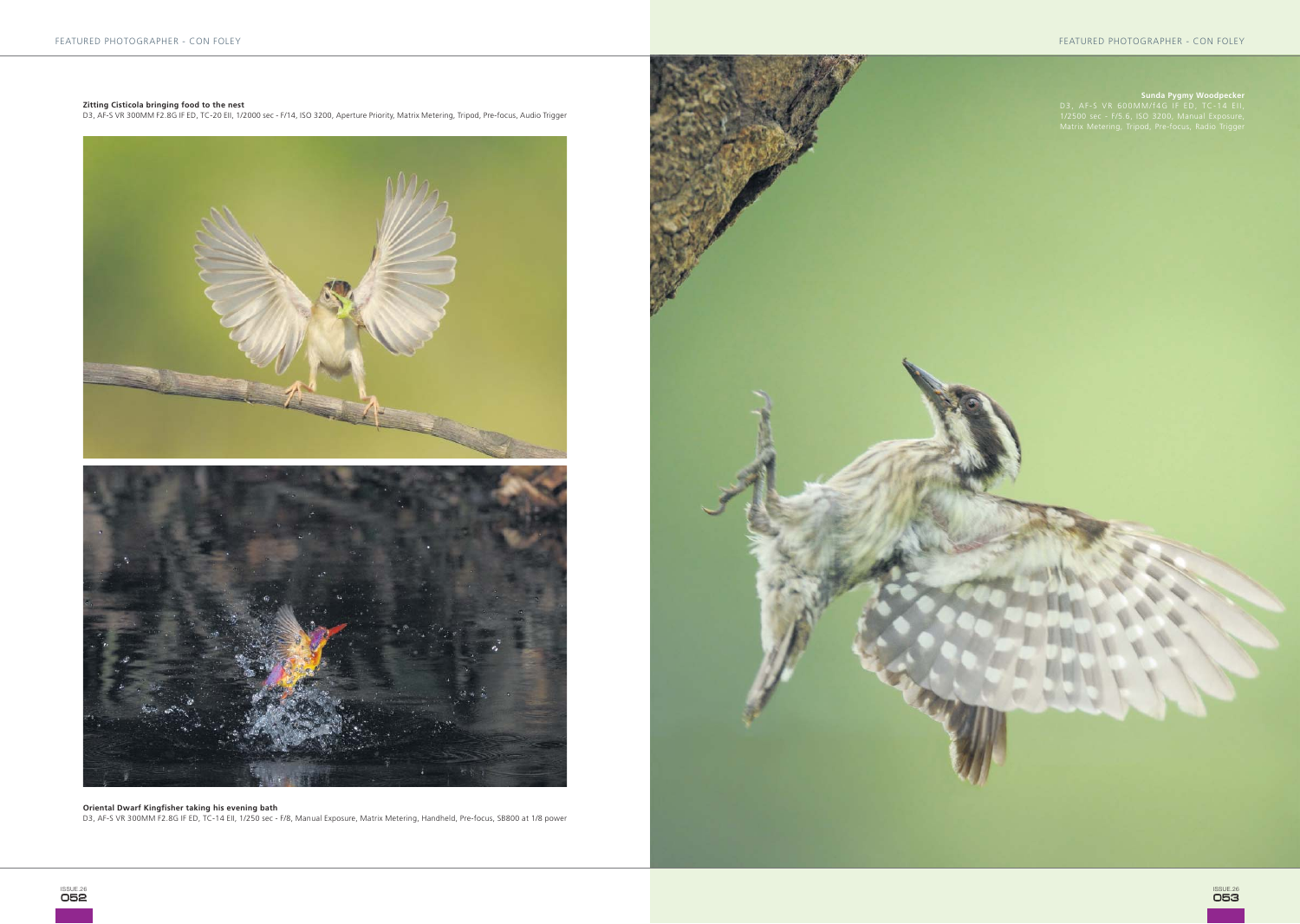

**Purple-throated Sunbird (female) feeding on Yellow Saraca tree**<br>D3s, AF-S VR 300MM F2.8G IF ED, TC-17 Ell, 1/2500 sec - F/4.8,<br>ISO 3200, Aperture Priority, Matrix Metering, Tripod, Single Point<br>Autofocus, SB800 at 1/32 po

**Crimson Sunbird (male) feeding on Water Canna plant**<br>D3s, AF-S VR 600MM/f4G IF ED, 1/4000 sec F/5 , ISO 3200,<br>Aperture Priority, Matrix Metering, Tripod, Single Point<br>Autofocus, SB800 at 1/64 power